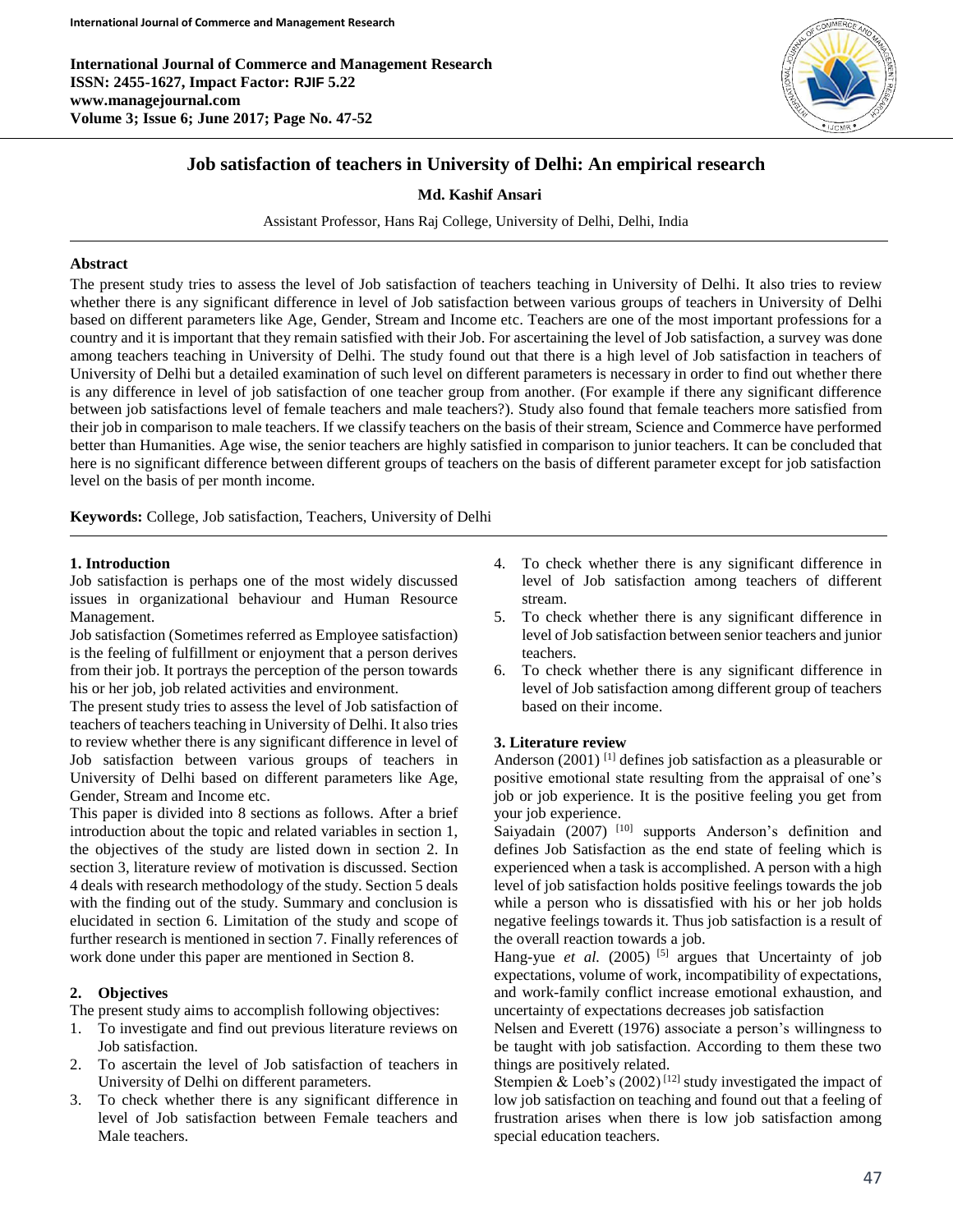Hang-yue *et al.* (2005)<sup>[5]</sup> also argue that apart from other factors, Family stress is also a certain reason of low job satisfaction. The personal life of a person also affects his professional life and his satisfaction as an employee.

Suki  $(2011)^{[13]}$  examined on the effect of gender on employee perception of job satisfaction and organizational commitment. His study revealed that employees' gender has no significant effect on his/her perception of job satisfaction and men and women have the same level of organizational commitment. Kumar & Bhatia (2011)<sup>[6]</sup> also support this notion and argue that the level of job satisfaction and attitude of the teachers towards teaching is least affected by the gender, the marital status, minimum qualification and income group. However Zilli and Zahoor  $(2012)$ <sup>[14]</sup> conducted a study to find out the organizational commitment among male and female higher education teachers and to compare the organizational commitment among male & female higher education teachers. Result revealed that the females had significantly higher level of organization commitment. Thus, it becomes important to find out whether there is any significant difference in level of job satisfaction of teachers of Delhi University, if we group them on the basis of different parameters.

# **4. Research methodology**

# **4.1 Data Collection**

The main purpose of the collection of the data was to ascertain the level of job satisfaction in teachers of various colleges of University of Delhi. The study also tried to investigate whether there is any significant difference in level of job satisfaction based on different categories.

# **4.1.1 Participants**

Data was collected from various colleges and departments of University of Delhi. Some of the colleges, teachers of which participated in this study are Aryabhatta, Aurobindo morning, Department of Commerce, Department of Physics, Gargi college, Hans Raj College, IP college, JMC, Kamla Nehru college, Khalsa college, Kirorimal college, Motilal nehru college evening, Pgdav college, Ramanujan college, School of open learning, SGTB Khalsa College, SRCC, Sri aurobindo college and Zakir Hussain College.

# **4.1.2 Sampling**

Total number of respondents for the present study was 83. Convenient sampling was used in selecting these respondents since the accurate database of teachers was not available. Out of 83, there were 66 female teachers and 17 male teachers. These teachers were selected from 3 different stream i.e. Commerce and management, Science and Arts and Humanities. These teachers belonged to different age categories and hence four age categories were created. First category was for those who are less than 27 years old. It basically included recently passed out post graduate students who are teaching on contractual basis in university of Delhi. Next category was for those who were in between 27 to 35 years bracket. Third category was for senior teachers who belonged to 35-45 years bracket and last category was for very senior teachers who were more than 45 years old. The respondents were also divided into different categories on the basis of their per month income for this profession. Income was divided into 4 categories starting with "less than 65000" and finishing on "more than 150000".

# **4.1.3 Instruments**

All participants were given a questionnaire related to Job satisfaction for data collection. Various statements which were relevant for this study were included in this questionnaire. Later on the reliability of the questionnaire was tested with the help of Cronbach Alpha. Questionnaire was divided into 2 Parts. Part A consisted of statements requiring personal information like name, gender, age income and their stream. Except for Name, all other questions were compulsory. Name was kept as an optional question because it may had a negative impact on the quality of the response since many respondents don't give may lead to incorrect information due to fear of display of their name. Part B consisted of 20 different statements related to the level of job satisfaction of the teacher. The answers to the particular statements were measured on Likert's scale with full disagree, Disagree, Not sure, Agree and fully agree as different options. Following statements were asked in Part B.

- 1. What is your overall level of satisfaction with your job as teacher?
- 2. How many teachers that you know or work with would you classify as unmotivated?
- 3. Your level of satisfaction with recognition of your work
- 4. Your level of satisfaction with potential for professional growth
- 5. Level of satisfaction with guidance provided by superiors
- 6. Your level of satisfaction with Interpersonal relationships with colleagues
- 7. Your level of satisfaction with Job security provided by University
- 8. Your level of satisfaction with the status and respect enjoyed by you in the society due to this job?
- 9. Your level of satisfaction with working conditions provided to you
- 10. Your level of satisfaction with Autonomy and responsibility given for work
- 11. Your level of satisfaction with Potential for advancement
- 12. Your level of satisfaction with interpersonal relationships with students

# **4.2 Data Analysis**

Once data was collected with the help of Google forms, the process of data analysis was started. First of all, Reliability and validity analysis of the questionnaire was tested.

For deciding the level of Job satisfaction, scores again were categorized in following 3 ranges.

| Score     | Interpretation                                       |
|-----------|------------------------------------------------------|
| $0-20$    | Very Dissatisfied with their job. One should look to |
|           | change their job as soon as they can.                |
|           | Moderately dissatisfied with their job. They are     |
| $20 - 40$ | dissatisfied regarding some aspects of their job and |
|           | therefore they should address their genuine          |
|           | concerns to superiors.                               |
|           | Satisfied with their job and work.                   |

Four different parameters (Gender, Age, Income and Stream) with different ranges were used for this analysis. Descriptive statistics like no. of respondents falling in a particular range of a parameter, its mean, standard deviation, skewness and kurtosis were analyzed individually for level of job satisfaction test.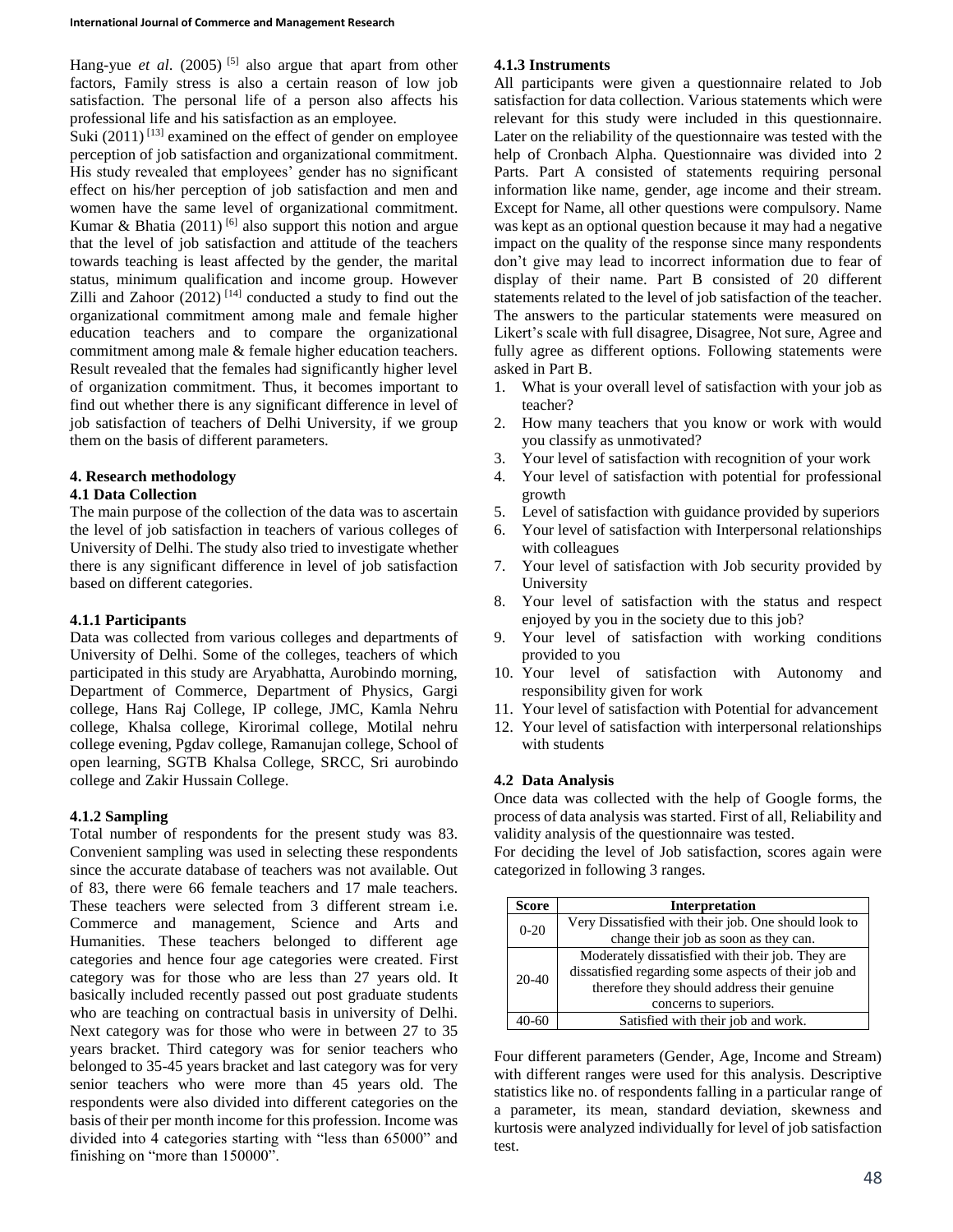After this, one way ANOVA test was applied between following group to check whether there is any significant difference among different ranges of a parameter to the scores of job satisfaction test. Significance level of all these analysis was taken as 5%.

## **5. Findings of the study**

**5.1 The level of job satisfaction in teachers of University of Delhi**

Out of 83 respondents, 43 respondents scored between 40 to 60 points while remaining respondents scored between 20 to 40 points. So almost half of the respondents fall in range of 20 to 40 which clearly shows that there is some dissatisfaction among the teachers of University of Delhi related to their job. Following table shows the scores of Job satisfaction for different parameters.

| <b>Table 1:</b> On the basis of Age |  |  |  |  |  |  |
|-------------------------------------|--|--|--|--|--|--|
|-------------------------------------|--|--|--|--|--|--|

|                        |       | <b>Range of Score</b> |                    |                      | <b>Std Deviation of Score</b> |  |
|------------------------|-------|-----------------------|--------------------|----------------------|-------------------------------|--|
| Age                    | 20-40 | 40-60                 | <b>Grand Total</b> | <b>Average Score</b> |                               |  |
| Between 35 to 45 years |       |                       |                    | 40.50                | 6.29                          |  |
| Between 27 to 35 years |       | 14                    |                    | 40.92                |                               |  |
| Less than 27 Years     | 23    | 25                    |                    | 40.63                | 6.90                          |  |
| Grand Total            | 40    | 43                    |                    | 40.70                |                               |  |

The average score of teachers who are between 27 to 35 years old came out to be highest (40.92) with a standard deviation of 6.79. However there is only a marginal difference in mean score of other groups (40.50) for teachers between 35 to 45

years old and 40.63 for teachers less than 27 years old). This shows there is hardly any difference in the scores of different group of teachers based on age.

**Table 2:** On the basis of Gender

|             |       | <b>Range of Score</b> |                    |                      | <b>Std Deviation of Score</b> |  |
|-------------|-------|-----------------------|--------------------|----------------------|-------------------------------|--|
| Gender      | 20-40 | 40-60                 | <b>Grand Total</b> | <b>Average Score</b> |                               |  |
| Female      |       | $\sim$ $\sim$<br>33   | 66                 | 40.86                | 6.78                          |  |
| Male        |       |                       |                    | 40.06                | 6.64                          |  |
| Grand Total | 40    | 43                    | 83                 | 40.70                | 6.72                          |  |

The average score of female teachers for job satisfaction test (40.86) was almost equal to the average score of job satisfaction of male teachers (40.06). Further there is hardly any difference in the standard deviation of job satisfaction

scores of male (6.64) and female teachers (6.78). This also shows that there is hardly any difference in the scores of different group of teachers based on gender.

|                            |         | <b>Range of Score</b> |                    |                      | <b>Std Deviation of Score</b> |  |
|----------------------------|---------|-----------------------|--------------------|----------------------|-------------------------------|--|
| <b>Stream</b>              | $20-40$ | 40-60                 | <b>Grand Total</b> | <b>Average Score</b> |                               |  |
| <b>Arts and Humanities</b> |         |                       | 13                 | 38.15                | 7.60                          |  |
| Management and Commerce    | 25      | 30                    | 55                 | 41.05                | 6.58                          |  |
| Science                    |         |                       |                    | 41.60                | 6.38                          |  |
| Grand Total                | 40      |                       | 83                 | 40.70                | 6.72                          |  |

**Table 3:** On the basis of Stream

The average score of Science teachers (41.60) and commerce and management teachers (41.05) were moreover same. However the average score of teachers of Arts and Humanities (38.15) was less than the teachers of other stream. The standard

deviation in scores of Science teachers was lowest (6.38) followed by Commerce and management (6.58) and Arts and humanities (7.60).

| <b>Table 4:</b> On the basis of Income |
|----------------------------------------|
|                                        |

|                          |       | <b>Range of Score</b> |                    |                      | <b>Std Deviation of Score</b> |  |
|--------------------------|-------|-----------------------|--------------------|----------------------|-------------------------------|--|
| Income                   | 20-40 | 40-60                 | <b>Grand Total</b> | <b>Average Score</b> |                               |  |
| Between 100000 to 150000 |       |                       |                    | 40.75                | 3.20                          |  |
| Between 65000 to 100000  |       |                       |                    | 39.44                | 8.89                          |  |
| Less than $65000$        | 32    | 36                    | 68                 | 40.59                | 6.53                          |  |
| More than $150000$       |       |                       |                    | 50.00                | 0.00                          |  |
| Grand Total              | 40    | 43                    | 83                 | 40.70                |                               |  |

The average score of those earning less 65000 and those earning between 100000 to 150000 was pretty much same. There was a slight decrease in the scores of those earning between 65000 to 100000.

## **5.2 Group difference in level of Job satisfaction**

This part tries to investigate whether there is any significant difference in level of job satisfaction among respondents catogizered with respect to different parameters. The results of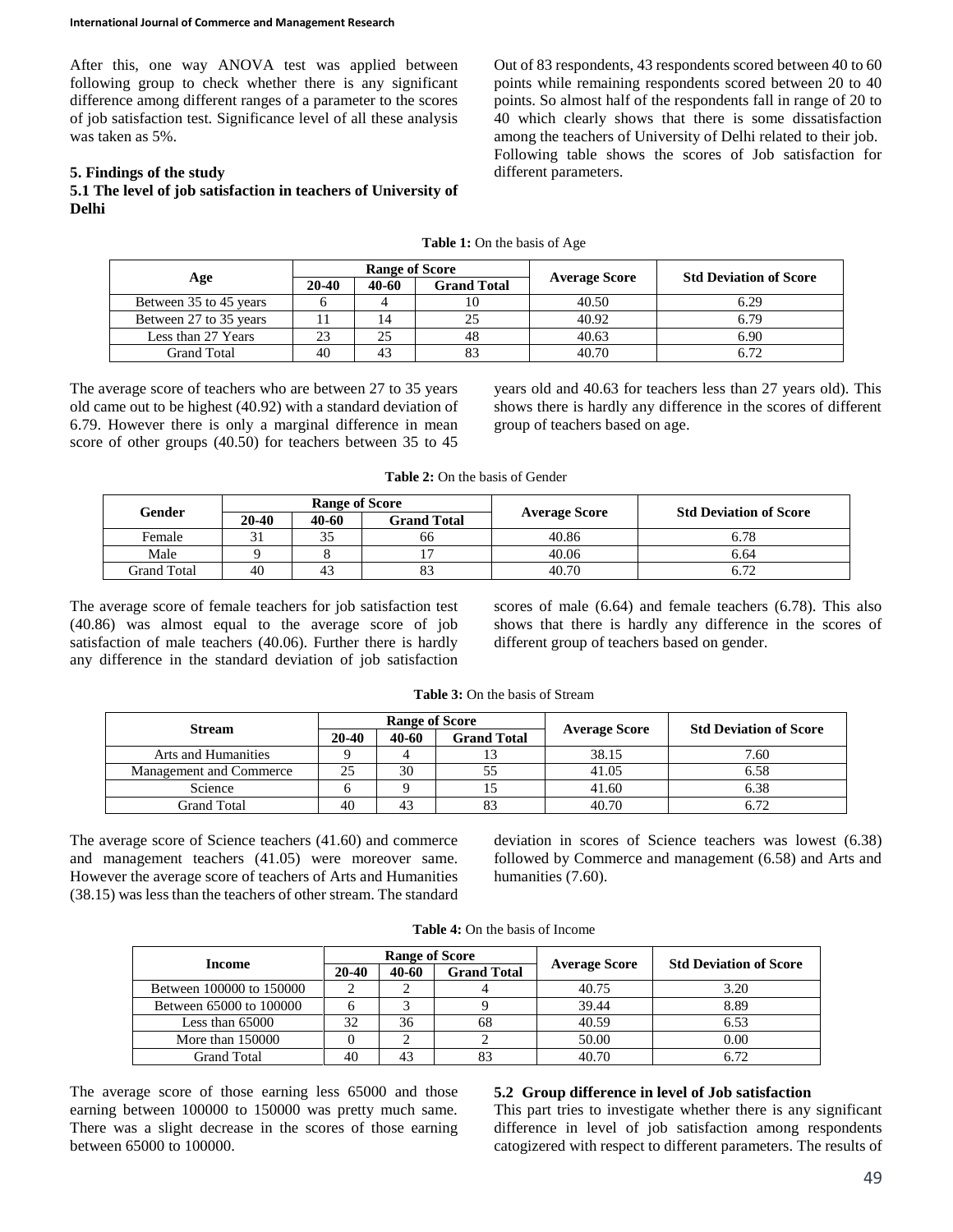descriptive statistics like mean and standard deviation and one way ANOVA test (succeded by turkey test if needed) are presented below:

Total Repro of inh entiefaction toet

## **a) On the basis of Age**

The results of One- way ANOVA test on score of job satisfaction of teachers of different age groups show that there is no significant difference in level of motivation of teachers according to their age group at 5% significance level. In fact the mean of job satisfaction scores for all age groups are almost equaled with only different of some fractions.

## **Descriptives**

|                         |    |         |                |            | 95% Confidence Interval for<br>Mean |             |         |         |
|-------------------------|----|---------|----------------|------------|-------------------------------------|-------------|---------|---------|
|                         | Ν  | Mean    | Std. Deviation | Std. Error | Lower Bound                         | Upper Bound | Minimum | Maximum |
| Less than 27 years      | 48 | 40.6250 | 6.90244        | 99628      | 38.6207                             | 42.6293     | 21.00   | 53.00   |
| Between 27 and 35 years | 25 | 40.9200 | 6.79412        | .35882     | 38,1155                             | 43.7245     | 30.00   | 56.00   |
| Between 35 and 45 years | 10 | 40,5000 | 6.29374        | 1.99025    | 35.9977                             | 45.0023     | 31.00   | 50.00   |
| Total                   | 83 | 40.6988 | 6.72225        | .73786     | 39.2310                             | 42.1666     | 21.00   | 56.00   |

**ANOVA** 

| Total Score of job satisfaction test |  |
|--------------------------------------|--|

|                | Sum of<br>Squares | df | Mean Square |      | Sig. |
|----------------|-------------------|----|-------------|------|------|
| Between Groups | 1.880             |    | .940        | .020 | .980 |
| Within Groups  | 3703.590          | 80 | 46.295      |      |      |
| Total          | 3705.470          | 82 |             |      |      |

## **b) On the basis of Gender**

The results of One- way ANOVA test on scores of job satisfaction of teachers on the basis of gender shows that there is no significant difference in level of motivation of female teachers and male teachers different at 5% significance level.

The level job satisfaction of female teachers is just a little more than the level of motivation of male teachers. This again is an interesting thing to know that female teachers are more satisfied with their jobs in comparison to male teachers.

## **Descriptives**

|        |    |         |                |            | 95% Confidence Interval for<br>Mean |             |         |         |
|--------|----|---------|----------------|------------|-------------------------------------|-------------|---------|---------|
|        |    | Mean    | Std. Deviation | Std. Error | Lower Bound                         | Upper Bound | Minimum | Maximum |
| male   |    | 40.0588 | 6.63768        | 1.60987    | 36.6460                             | 43.4716     | 30.00   | 53.00   |
| female | 66 | 40.8636 | 6.78434        | 83509      | 39.1958                             | 42.5314     | 21.00   | 56.00   |
| Total  | 83 | 40.6988 | 6.72225        | 73786      | 39.2310                             | 42.1666     | 21.00   | 56.00   |

## **ANOVA**

Total Score of job satisfaction test

Total Score of iob satisfaction test

|                | Sum of<br>Squares | df | Mean Square |      | Sig. |
|----------------|-------------------|----|-------------|------|------|
| Between Groups | 8.756             |    | 8.756       | .192 | .663 |
| Within Groups  | 3696.714          | 81 | 45.638      |      |      |
| Total          | 3705.470          | 82 |             |      |      |

## **c) On the basis of Stream**

The results of One- way ANOVA test on scores of job satisfaction test of teachers on the basis of their stream shows

that there is no significant difference in level of job satisfaction of teachers at 5% significance level. The level of job satisfaction of Science teachers (41.60) is a little more than the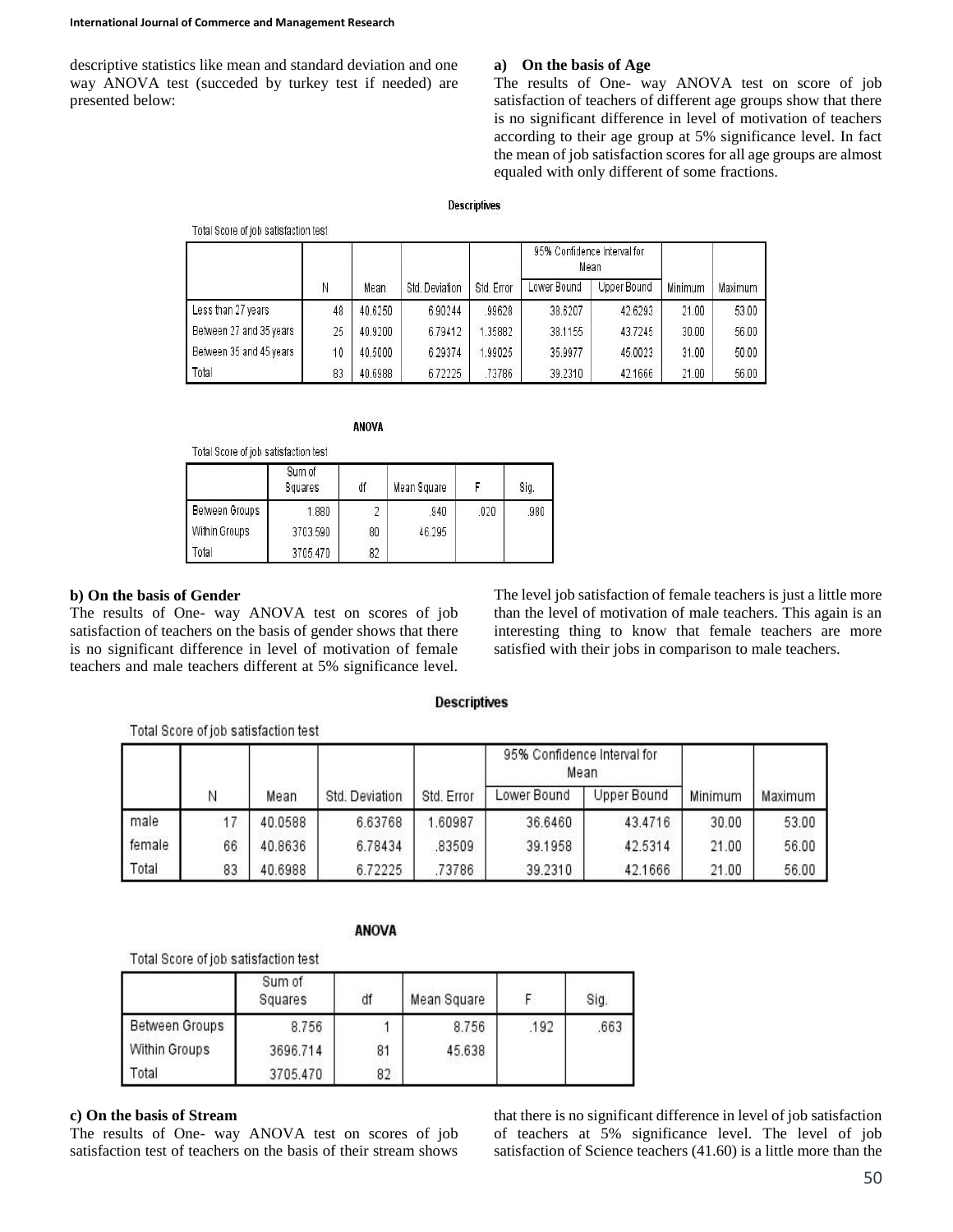level of motivation of commerce and management teachers (41.05). However the level of motivation of teachers teaching art and humanities courses were lowest (38.15) and also less

than 40 which shows that they are dissatisfied with some aspects of their job.

| Descriptives |  |
|--------------|--|
|              |  |
|              |  |

| Total Score of job satisfaction test |    |         |                |            | 95% Confidence Interval for | Mean        |         |         |
|--------------------------------------|----|---------|----------------|------------|-----------------------------|-------------|---------|---------|
|                                      | И  | Mean    | Std. Deviation | Std. Error | Lower Bound                 | Upper Bound | Minimum | Maximum |
| Management and<br>commerce           | 55 | 41.0545 | 6.58117        | 88740      | 39.2754                     | 42.8337     | 21.00   | 52.00   |
| Arts and Humanities                  | 13 | 38.1538 | 7.60314        | 2.10873    | 33.5593                     | 42.7484     | 30.00   | 53.00   |
| <b>Science</b>                       | 15 | 41,6000 | 6.37854        | 1.64693    | 38.0677                     | 45.1323     | 32.00   | 56.00   |
| Total                                | 83 | 40.6988 | 6.72225        | .73786     | 39.2310                     | 42.1666     | 21.00   | 56.00   |

**ANOVA** 

| i uldi olure ui iuu salisialliui lest |                   |    |             |       |      |
|---------------------------------------|-------------------|----|-------------|-------|------|
|                                       | Sum of<br>Squares | df | Mean Square |       | Sig. |
| Between Groups                        | 103.341           |    | 51.671      | 1.148 | .323 |
| Within Groups                         | 3602.129          | 80 | 45.027      |       |      |
| Total                                 | 3705.470          | 82 |             |       |      |

## **d) On the basis of Income**

The results of One- way ANOVA test on scores of Job satisfaction test of teachers on the basis of their per month income show that there is no significant difference in level of job satisfaction of teachers according to their income group at 5% significance level. The level of job satisfaction of teachers

Total Occupantials and official and the

having income more than 150000 is very high (50.00) is more than the level of job satisfaction for other income group. This may be due to small sample size (2 respondents). Other income groups have very little difference in level of motivation. Score of job satisfaction for other groups are more or less same (between 39.4 to 40.75).

#### **Descriptives**

|                             |                |         |                |            | 95% Confidence Interval for<br>Mean |             |         |         |
|-----------------------------|----------------|---------|----------------|------------|-------------------------------------|-------------|---------|---------|
|                             | Ν              | Mean    | Std. Deviation | Std. Error | Lower Bound                         | Upper Bound | Minimum | Maximum |
| Less than 65000             | 68             | 40.5882 | 6.52718        | .79154     | 39.0083                             | 42.1681     | 21.00   | 53.00   |
| Between 65000 to<br>100000  | ġ              | 39.4444 | 8.88976        | 2.96325    | 32.6112                             | 46.2777     | 30.00   | 56.00   |
| Between 100000 to<br>150000 | $\frac{1}{4}$  | 40.7500 | 3.20156        | 1.60078    | 35.6556                             | 45.8444     | 38.00   | 44.00   |
| More than 150000            | $\overline{c}$ | 50.0000 | .00000         | .00000     | 50.0000                             | 50.0000     | 50.00   | 50.00   |
| Total                       | 83             | 40.6988 | 6.72225        | .73786     | 39.2310                             | 42.1666     | 21.00   | 56.00   |

# **ANOVA**

Total Score of job satisfaction test

Total Score of job satisfaction test

|                | Sum of<br>Squares | df | Mean Square |       | Sig. |
|----------------|-------------------|----|-------------|-------|------|
| Between Groups | 188.027           |    | 62.676      | 1.408 | .247 |
| Within Groups  | 3517.443          | 79 | 44.525      |       |      |
| Total          | 3705.470          | 82 |             |       |      |